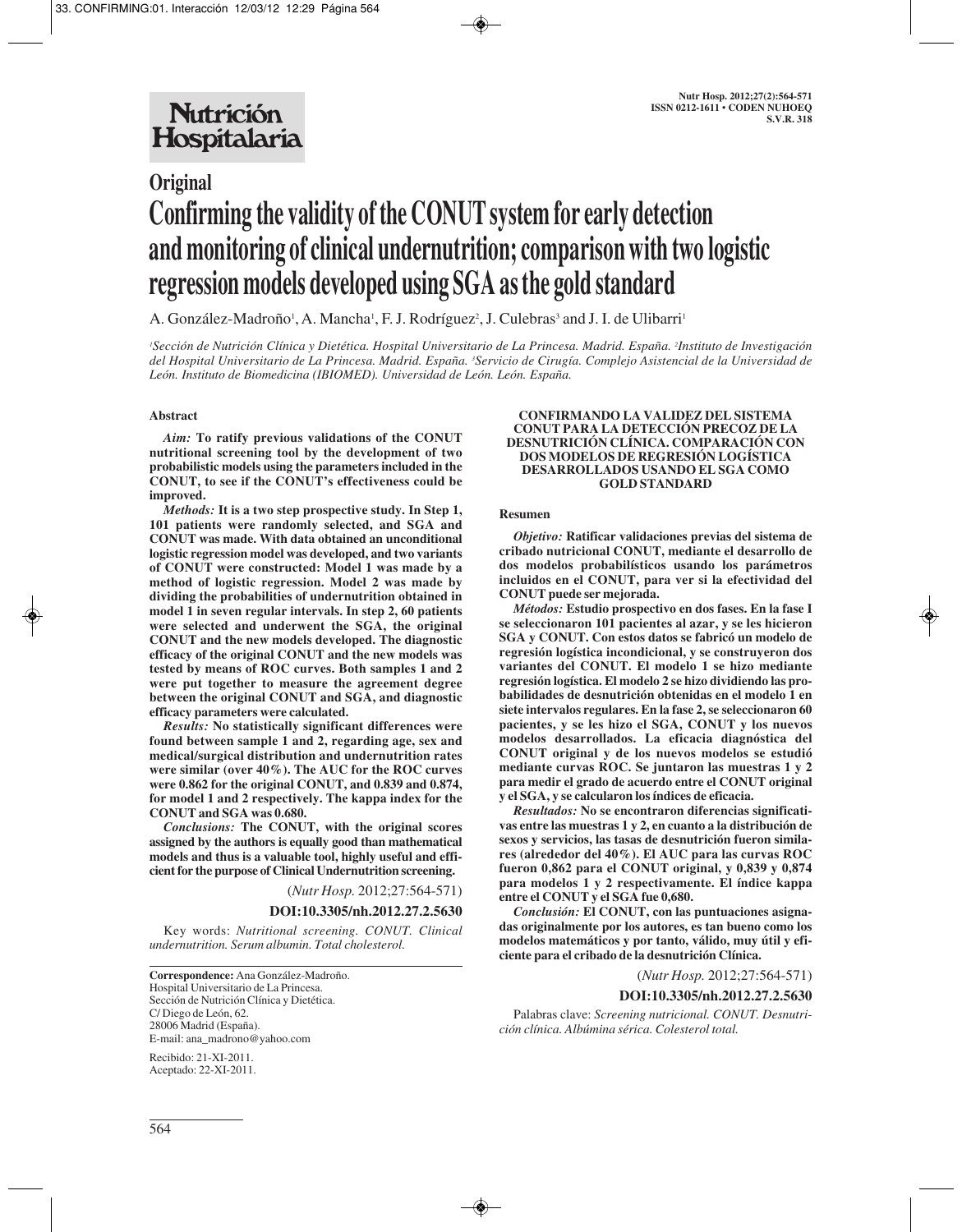## **Abreviations**

NRS2002: Nutritional Risk Screening 2002. MNA: Mini Nutritional Assessment. MUST: Malnutrition Universal Screening Tool. SGA: Subjetive Global Assessment. CONUT: Nutritional Control (from the Spanish expression CONtrol NUTricional). FNA: Full Nutritional Assessment. SENPE: Sociedad Española de Nutrición Parenteral y Enteral. TLC: Total Lymphocyte Count. SD: Standard Deviation. ANOVA: Analysis of Variance.

ROC: Receiver Operating Characteristic. AUC: Area Under the Curve.

CI: Confidence Interval.

# **Introduction**

Undernutrition is a common problem in hospitalized patients, with serious consequences on clinical course, increased complications and longer hospital stays.<sup>1,2</sup> Bristian et al.<sup>3,4</sup> published the first studies about Hospital Malnutrition many years ago, but prevalence rates have remained almost constant over the years, varying between 30-60% depending on the series.<sup>5,6</sup> These high rates may be attributed to the more aggressive clinical procedures that are being applied at present, despite the proliferation of new techniques and products to improve nutritional support.

In order to prevent and treat undernutrition from its early stages, we advocate, once again, for the study of Clinical Undernutrition, a concept already introduced in the "Undernutrition White Book",7 defined as the deficiency situation developed as a result of disease and therapeutical procedures applied, which starts at the beginning of the disease or the treatment, and continues frequently after hospital discharge.

In recent years several large studies have been developed to assess the impact of nutritional support on different clinical outcomes on undernourished patients. Many benefits have been proven in reducing complication, mainly due to lower infection rates,<sup>8</sup> reduced resources consumption and reduced overall costs.9

In order to treat undernourished patients, we must firstly identify them, and quantify and define their undernutrition. Most of the nutritional screening methods currently used for this purpose, as the NRS2002,<sup>10</sup> MNA,<sup>11</sup> MUST,<sup>12</sup> and other more complete methods for nutritional assessment as SGA,<sup>13</sup> are based on clinical parameters (anamnesis and anthropometrical), that should be handmade for sanitary staff, depending on resources availability and increasing costs. The fact is that today, there are very few hospitals where all inpatients are routinely and periodically screened, despite the recommendations that Council of Europe made on 2003.14

In order to overcome these difficulties and to be able to screen as many patients as possible, our team has developed an automatic tool for nutritional screening, based only on data recorded on databases. It is called CONUT.15 The first step is fully automatic, and uses analytical parameters: serum albumin, total cholesterol and total lymphocyte count, these data are already available on Clinical Laboratory databases. The requested analytical results are automatically collected by a specific software module that process the information and assigns a score generating a Nutritinal Alert, as a first step of Nutritional Control. This information is delivered to the patient's physician in the analysis report.

The second phase of Nutritional Control is the assessment of Nutritional Risk, with a complete evaluation of the patient's clinical condition, including anamnesis, physical and analytical examination, in order to decide the adequate nutritional support, if necessary.

Other research teams are approaching the development of automatically nutritional screening tools. Brugler et al.<sup>16</sup> developed in 2004 a simplified nutritional screen tool with 4 parameters already available in medical records (serum albumin, hemoglobin, total lymphocyte count and malnutrition-related admission diagnosis), that had been assigned scores according to mathematical models.

We have already evaluated the relation between the analytical parameters included in the CONUT system with different clinical indicators and nutritional assessments in previous works, and found that there is a direct and statistically significant relation between them and patient's nutritional status, and therefore, they are useful for nutritional screening.<sup>17</sup> We have also compared the results obtained by the CONUT with a complete nutritional assessment (FNA, based on the SENPE recommendations) and obtained a kappa index = 0.669 as a measure of the agreement degree, a sensitivity of 92.30 and specificity of 85.00.<sup>15</sup> These results indicate that our tool is valid for nutritional screening for the early detection of clinical undernutrition, and after its implementation, we will achieve a significant improvement in quality of care, with costs reductions.

The aim of the present study was to ratify previous validations of the CONUT by the development of two probabilistic models, using the parameters included in CONUT, with the objective to assign to each variable specific scores based on regression model's coefficients, and to validate and compare them with the results obtained by the original CONUT, to see if the tool's effectiveness could be improved.

# **Material and methodology**

A prospective study was carried out at the Hospital Universitario de la Princesa. Around 17,000 adult patients are admitted at this hospital every year. The study developed in two steps.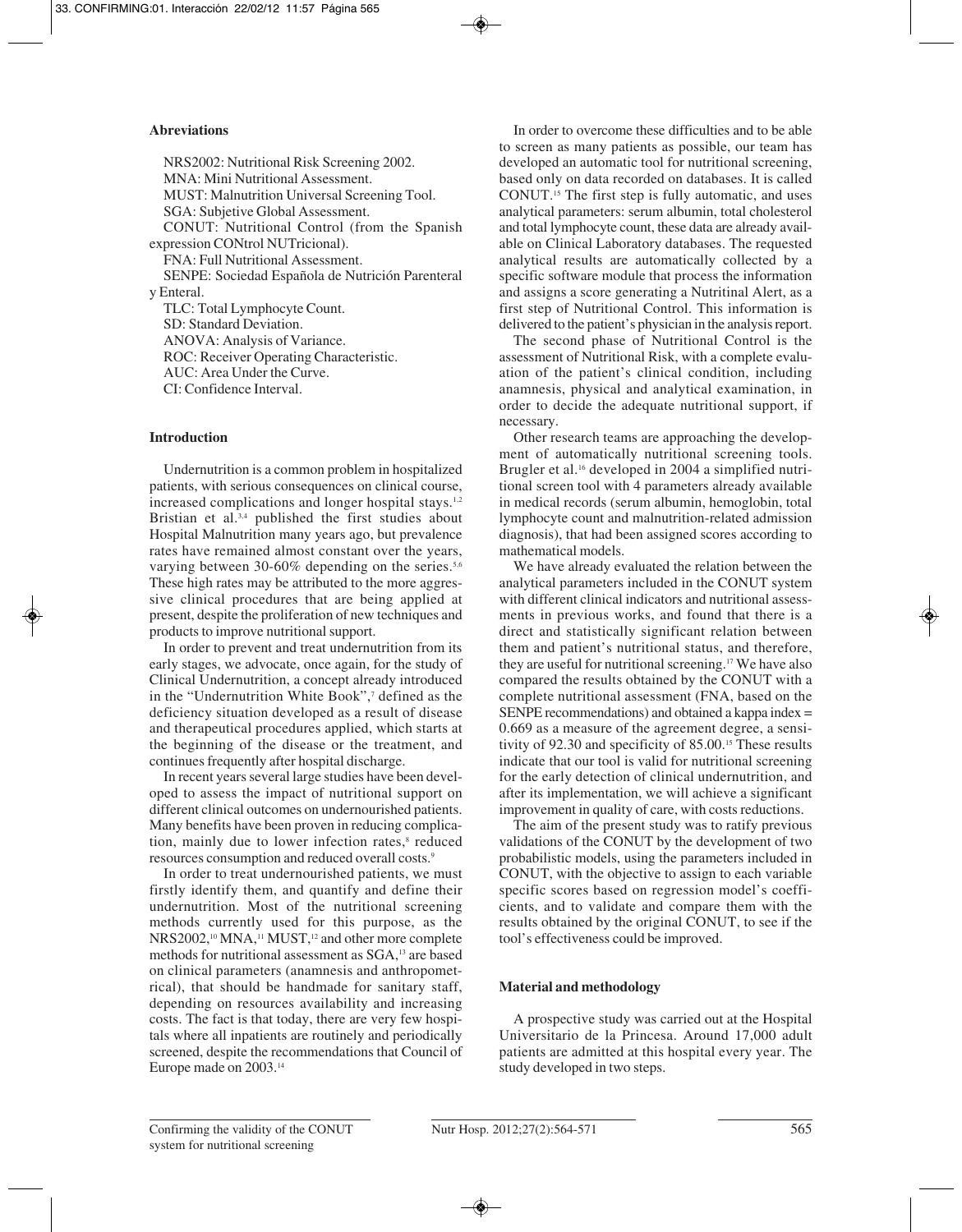| <b>Table I</b><br>Undernutrition Alert as evaluated by CONUT |                    |                |           |              |  |  |
|--------------------------------------------------------------|--------------------|----------------|-----------|--------------|--|--|
|                                                              | Parameter's values |                |           |              |  |  |
| Parameters                                                   | Without deficit    | With deficit   |           |              |  |  |
|                                                              |                    | Light          | Moderate  | Severe       |  |  |
| Serum albumin                                                | $\ge 3.50$         | 3.00-3.49      | 2.50-2.99 | < 2.50       |  |  |
| (Score)                                                      | (0)                | (2)            | (4)       | (6)          |  |  |
| Total lymphocyte count                                       | $\geq 1,600$       | 1,200-1,599    | 800-1,199 | < 800        |  |  |
| (Score)                                                      | (0)                | (1)            | (2)       | (3)          |  |  |
| Total cholesterol                                            | $\geq 180$         | 140-179        | 100-139   | ${}_{< 100}$ |  |  |
| (Score)                                                      | (0)                | (1)            | (2)       | (3)          |  |  |
|                                                              |                    | Interpretation |           |              |  |  |
| Total score                                                  | $0 - 4$            | $5 - 8$        |           | $9 - 12$     |  |  |
| <b>Undernutrition Alert</b>                                  | Low Alert          | Moderate Alert |           | High Alert   |  |  |

*Inclusion/exclusion criteria* (the same were used in both steps of the study): Inpatients from the medical and surgical services were included the study. Psychiatric, Hemodialisis and Intensive Care Unit patients were excluded. Patients without any routinary analytical check-ups during the first week on admission were also left out, as well as those admitted for either a diagnostic test, a short period of stay or those that had not signed the informed consent to enter the study.

Step I: A total of 101 patients were selected at random. They were taken under the following two nutritional assessments:

*Subjective Global Assessment* (SGA) is made by a nutritionist of the Dietetic Unit. The SGA assesses nutritional status based on clinical history and physical examination. The history records data related to weight changes in the last six months, modification on diet intakes, presence of gastrointestinal symptoms and functional capacity. The physical examination includes: presence of loss of subcutaneous fat, muscle wasting, ankle oedema and ascities. The exam classifies patients as well nourished, moderately or suspected of being undernourished and severely malnourished.<sup>13</sup>

*CONUT,* is a nutritional screening tool developed in our department. It automatically evaluates the nutritional alert using two biochemical parameters (serum albumin and cholesterol level) and one immune indicator (total lymphocyte count). Serum albumin (g/dL) is used as an indicator of protein reserves and/or availa bility<sup>18,19,20</sup> total cholesterol (mg/dL) is used as a caloric depletion parameter, $21,22$  and finally, total lymphocyte count (Cell/mL) is used as an indicator of loss of immune defences, presumably caused by undernutrition.23,24,25 Serum albumin and total cholesterol were analyzed by a "Roche Modular Analyzer", and total lymphocyte count was analyzed by a "Roche Sysmex SE-9000 Hematology Analyzer".

The levels for these three parameters, as well as the scores assigned by the screening tool, according to the nutritional alert of undernutririon, are shown in Table 1. Following this rating (between 0 and 12 points), the application classifies patients in three groups according to their nutritional alert status: low alert, moderate alert and high alert. Scores have been placed by the authors, initially, according to the information published and the heuristic knowledge obtained from long experience. The albumin has double the rating than cholesterol and lymphocytes, as it provides more "weight" as an undernutrition indicator.

Since CONUT was developed by weighting each of the variables with the criterion based on previous clinical experience, and in order to adjust these scores, in this study we have developed an unconditional logistic regression model, upon which we have constructed two variants of CONUT, where the weights were made in a probabilistic way, one continuous and another discrete, as described below:

*Model 1:* was developed by a method of logistic regression, using presence/absence of malnutrition (evaluated by SGA collapsed in two categories: well nourished and malnourished) as a dependent variable, while serum albumin, total cholesterol and total lymphocyte count (TLC) were used as independent continuous variables (table III).

*Model 2:* a second model was developed to improve Model 1. It is based on the probabilities of undernutrition obtained by Model 1. We divided these probabilities in seven regular intervals, and those cutoff points defined in Model 2.

Step II: In order to evaluate the diagnostic efficacy of the two models developed in step I and to compare it to the original CONUT, another 60 patients were selected at random (Following the same criteria for selection as in Step I). SGA was carried out to all of them and the three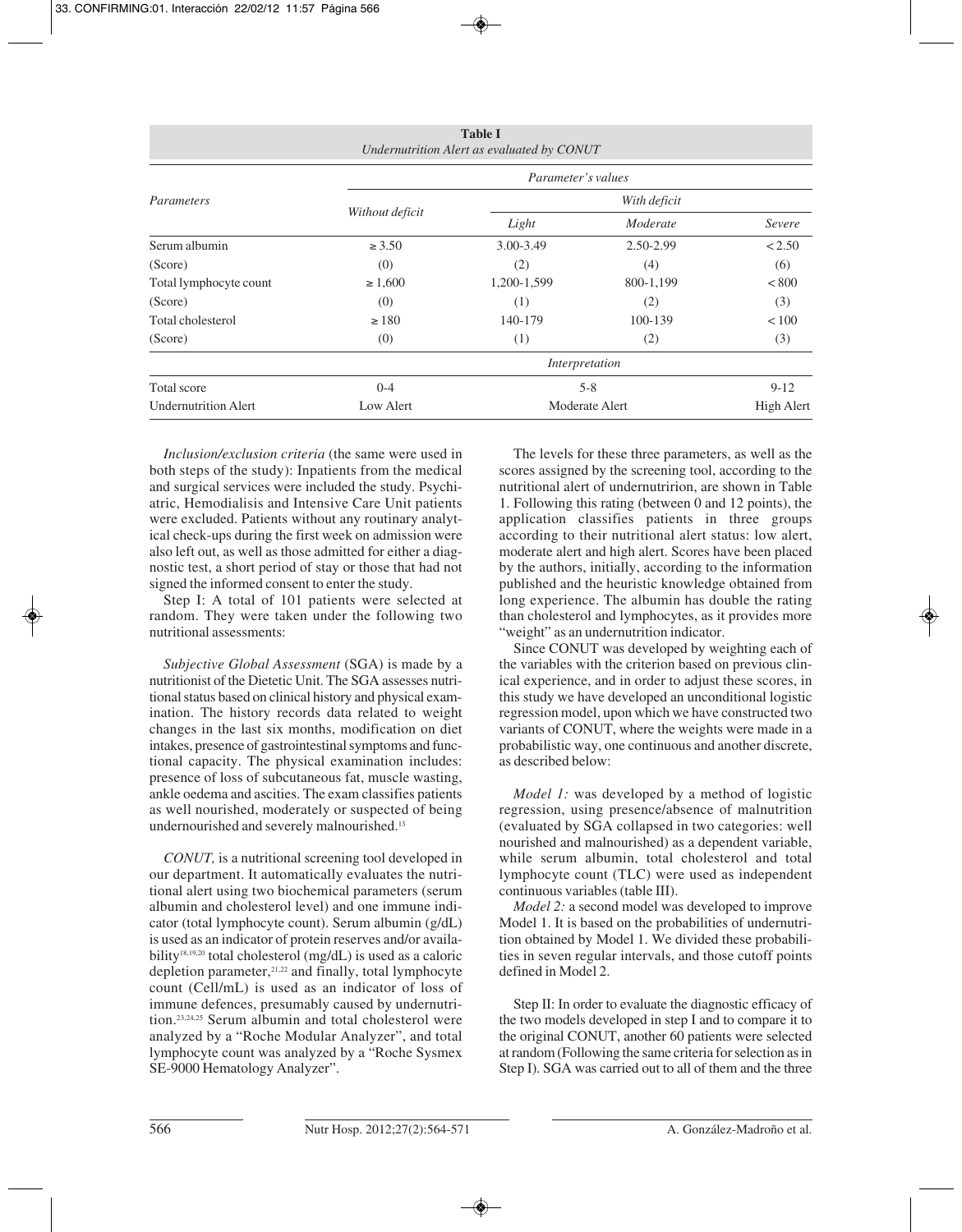| <b>Table II</b><br>Sample description |                                                                    |                              |                          |                   |                                   |                              |                        |                  |
|---------------------------------------|--------------------------------------------------------------------|------------------------------|--------------------------|-------------------|-----------------------------------|------------------------------|------------------------|------------------|
|                                       |                                                                    | Sample $l(n = 101)$          |                          |                   |                                   | Sample $2(n = 60)$           |                        |                  |
| Age (years), mean (SD)                | 68.4(16.8)                                                         |                              |                          | 63.20(20.16)      |                                   |                              |                        |                  |
| Males/Females, $n$ (%)                | 42(41.6)/59(58.4)                                                  |                              |                          | 31(51.7)/29(48.3) |                                   |                              |                        |                  |
| Internal/Surgical wards, $n(\%)$      |                                                                    | 80 (79.21)/21 (20.80)        |                          |                   | 50 (83.3)/10 (16.7)               |                              |                        |                  |
|                                       | Undernutrition degree and parameter's levels (as evaluated by SGA) |                              |                          |                   |                                   |                              |                        |                  |
|                                       | Normal<br>$n = 57(56.7\%)$                                         | Moderate<br>$n = 35(34.7\%)$ | Severe<br>$n = 9(8.9\%)$ | $\boldsymbol{p}$  | <b>Normal</b><br>$n = 35(58.3\%)$ | Moderate<br>$n = 22(36.7\%)$ | Severe<br>$n = 3(5\%)$ | $\boldsymbol{p}$ |
| Albumin $(g/dL)$                      | 3.60(0.44)                                                         | 3.02(0.44)                   | 2.88(0.62)               | 0.000             | 3.76(0.54)                        | 3.07(0.49)                   | 2.7(0.29)              | 0.000            |
| Total cholesterol                     | 183.4(61.7)                                                        | 134.8(33.7)                  | 131.1(35.2)              | 0.000             | 170.7(50.0)                       | 151.6(43.4)                  | 145.3(12.0)            | 0.270            |
| <b>TLC</b>                            | 1,612.5 (738.6)                                                    | 1,036.5(518.3)               | 1,013.3(557.5)           | 0.000             | 1,820.6 (751.4)                   | 1,285.4(663.0)               | 666.6(277.5)           | 0.003            |

| <b>Table III</b><br>Logistic regression model. Model 1 |                      |                |         |  |  |
|--------------------------------------------------------|----------------------|----------------|---------|--|--|
| Parameter                                              | <b>B</b> Coefficient | Standard error | P value |  |  |
| Constant                                               | 14.877               | 3.122          | 0.000   |  |  |
| Serum albumin                                          | $-2.482$             | 0.706          | 0.000   |  |  |
| Total cholesterol                                      | $-0.033$             | 0.010          | 0.001   |  |  |
| TLC.                                                   | $-0.001$             | 0.001          | 0.011   |  |  |

clinical parameters were analyzed. They also underwent the original CONUT, and Model 1 and 2.

#### *Statistical analysis*

Categorical variables were described as the number of cases and percentages, and continuous variables as the mean  $\pm$  standard deviation (SD). Both samples are compared using the T-student test in order to check if they are equivalent.

An ANOVA test was carried out to test the significance of the difference in the mean levels of albumin, cholesterol and lymphocytes for the three nutritional status evaluated by SGA for the two samples.

Both models developed in Step I were applied to the validation sample (Sample 2). Its diagnostic efficacy was tested by means of ROC curves and the area under the curve (AUC) as well as the corresponding confidence interval (CI).

Both samples 1 and 2 were put together to measure the agreement degree between the original CONUT and the SGA results, and then the diagnostic efficacy parameters were calculated: sensibility, specificity, positive predictive value and negative predictive value.

## **Results**

Sample description is shown in table II. Patients are slightly older in sample  $1 (68,4 \pm 16.8 \text{ vs. } 63.20 \pm 20.16)$ . Sex distribution is different in both samples, showing sample 2 a higher percentage of males than in sample 1 (51.7% *vs.* 41.6%). Distribution of patients according to medical/surgical services is similar in both (79.21/20.80 *vs.* 83.3/16.7). Undernutrition rates are also very similar in both samples, with a prevalence of moderate and severe slightly higher than 40%. No statistically significant differences were found between samples 1 and 2.

The levels of the three parameters according to the undernutrition degree as evaluated by SGA are shown

|                                   | <b>Table IV</b><br>Agreement degree between CONUT and SGA |                                |              |
|-----------------------------------|-----------------------------------------------------------|--------------------------------|--------------|
|                                   | Number of patients $(\%)$                                 |                                |              |
| SGA                               | <b>CONUT</b>                                              |                                |              |
|                                   | Not undernourished                                        | Moderate/Severe undernourished | Total        |
| Not undernourished                | $82(89.1\%)*$                                             | $10(10.9\%)$                   | $92(57.1\%)$ |
| Moderate/Severe undernourished    | 15(21.7%)                                                 | $54(78.3\%)*$                  | 69 (42.9%)   |
| Total                             | $97(60.2\%)$                                              | $64(39.8\%)$                   | 161          |
| *Agreement between CONUT and SGA. |                                                           |                                |              |

X2 = 74.76, p = 0.000, Kappa index = 0.680

Sensitivity = 78.26 (CI: 67.80-88.72), Specificity = 89.13 (CI: 82.23-96.03).

PPV = 84.38 (CI: 74.70-94.05), NPP = 84.54 (CI: 76.83-92.25).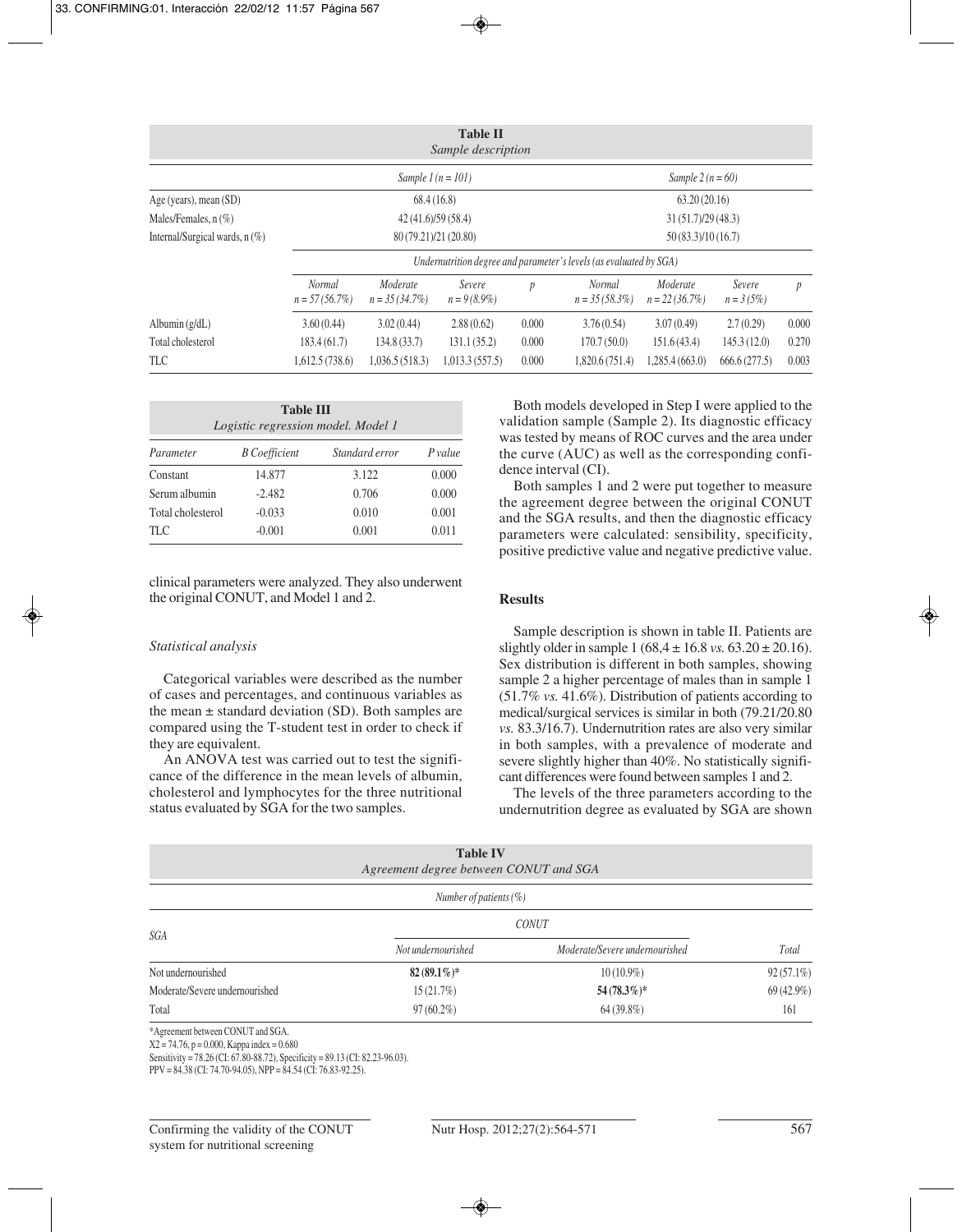also in table II. It is important to point out that the levels of the three parameters decrease as the degree of undernutrition increases. Albumin levels lower as the undernutrition degree evaluated by SGA increases, in a similar way in both samples, and these differences in the means are significant ( $P = 0.000$ ). In relation to cholesterol levels, only in sample 1 were any significant differences detected and the origin of this significance was found among normal and undernourished patients. It should be noted that cholesterol levels among both undernourished groups (moderate and severe) was very similar (134.8 *vs* 131.1). In sample 2 there is also an evident lowering trend of cholesterol as the degree of undernourishment increases, although this decrease does not get significant levels. Total lymphocyte count also tends to lower along with higher degree of undernutrition, being this trend of significance in both samples.

β coefficients obtained in the logistic regression model (Model 1) are shown in table III and the seven cut points obtained in Model 2 are as follows: > 0.88, 0.88-0.84, 0.83-0.68, 0.67-0.34, 0.33-0.13, 0.12-0.06,  $< 0.05$ .

The ROC curves for the three models and their corresponding AUC and CI are shown in figure 1, and it can be made evident that in all three cases the area under the curve is higher than 0.8.

The results of agreement degree as well as the efficacy parameters are shown in table IV.

# **Discussion**

We have been working with the automatic system for nutritional screening called CONUT for more than twenty years. Throughout the years this tool, as well as the interpretation of its scores, have been improved many times, being the present study an example of this.

When CONUT was first conceived, it consisted of four categories of nutritional alert (normal, light, moderate and severe). During the first trials of the tool, we compared the results with those obtained by means of the FNA protocol that was used in our hospital and those obtained by SGA, both of which were very similar.<sup>15</sup> As a consequence of this and considering the SGA a very well known and accurate tool, we decided to take it as gold standard. Also, in order to ease the comparison between the two tools, SGA and CONUT, we decided to merge the first two categories (normal and light, comprising scores between 0-4 range) and to group them within the "low alert of undernutrition" range. This was due to the fact that we had observed that the original CONUT tended to overestimate undernutrition rather too much.

This new classification of the scores obtained by CONUT was much more in agreement with SGA.15 The three ranges of Nutritional Alert were hence reduced as follows: Low (less than 4, including normal ones and those previously considered light), Moderate (those comprised between 5 and 8), and High (those higher than 8), as shown in table I.

Several have been the critics that we received after presenting in different communication sets our studies on malnutrition prevalence and the relationship between undernutrition and different indicators of clinical outcomes, using CONUT for the assessment of undernutrition degree. Most of the critics were pointed at the fact that the scores used by the tool were arbitrary and that they should be based on logistic regression models in order to be considered adequate. All these critics were made regardless of the fact that the results obtained until then relating the agreement degree with the results of other previously validated methods, such as SGA, and also the estimate of efficiency parameters, both indicated that the scores were valid. This is the reason why we decided to carry out this study and to apply both probabilistic models with the parameters used by CONUT.

When comparing the two samples applied in this study, no significant differences were found and consequently it can be stated that both are useful in order to prove the diagnostic efficacy of the models developed on sample 1.

Prevalence of undernutrition (40%) in both samples proved to be similar to that detected in previous studies at our hospital and slightly higher than that obtained lately during a multicentric study carried out in Spain (PREDYCES study), in which a prevalence of  $23\%$ <sup>26</sup> was found. This difference is probably due to the method used for nutritional assessment and the inclusion criteria applied in each study, being our aim (with the first step of CONUT system) the detection of undernutrition at the early stages, while in the case of the NRS2002 the aim is to detect nutritional risk.

The analysis of the changes shown by the parameters applied by the tool, at the different degrees of undernutrition as evaluated by SGA, confirms once more their close relationship with undernutrition. Therefore we can say that they are useful for nutritional screening. In a previous study we have already discussed its efficacy for that purpose; the pros and cons were also explained as well as the characteristics of each parameter.17 We sustained the concept that, despite any objections that could possibly be made to each of the parameters regarding clinical undernutrition, their efficacy for the purpose of nutritional screening is evident (baring in mind at all times that we make reference to screening and not to a definite nutritional assessment).

The purpose of the present study was to confirm the usefulness of this tool, by comparing the results with a wider sample, and to improve its diagnostic ability by replacing, wherever necessary, the scores that had been assigned to each of the CONUT parameters, with other ones based on mathematical models. However, the analysis of the ROC curves that were obtained by comparing the results of the three models (that is, original CONUT, model 1 and model 2) with the scores obtained with SGA, indicate that these new models,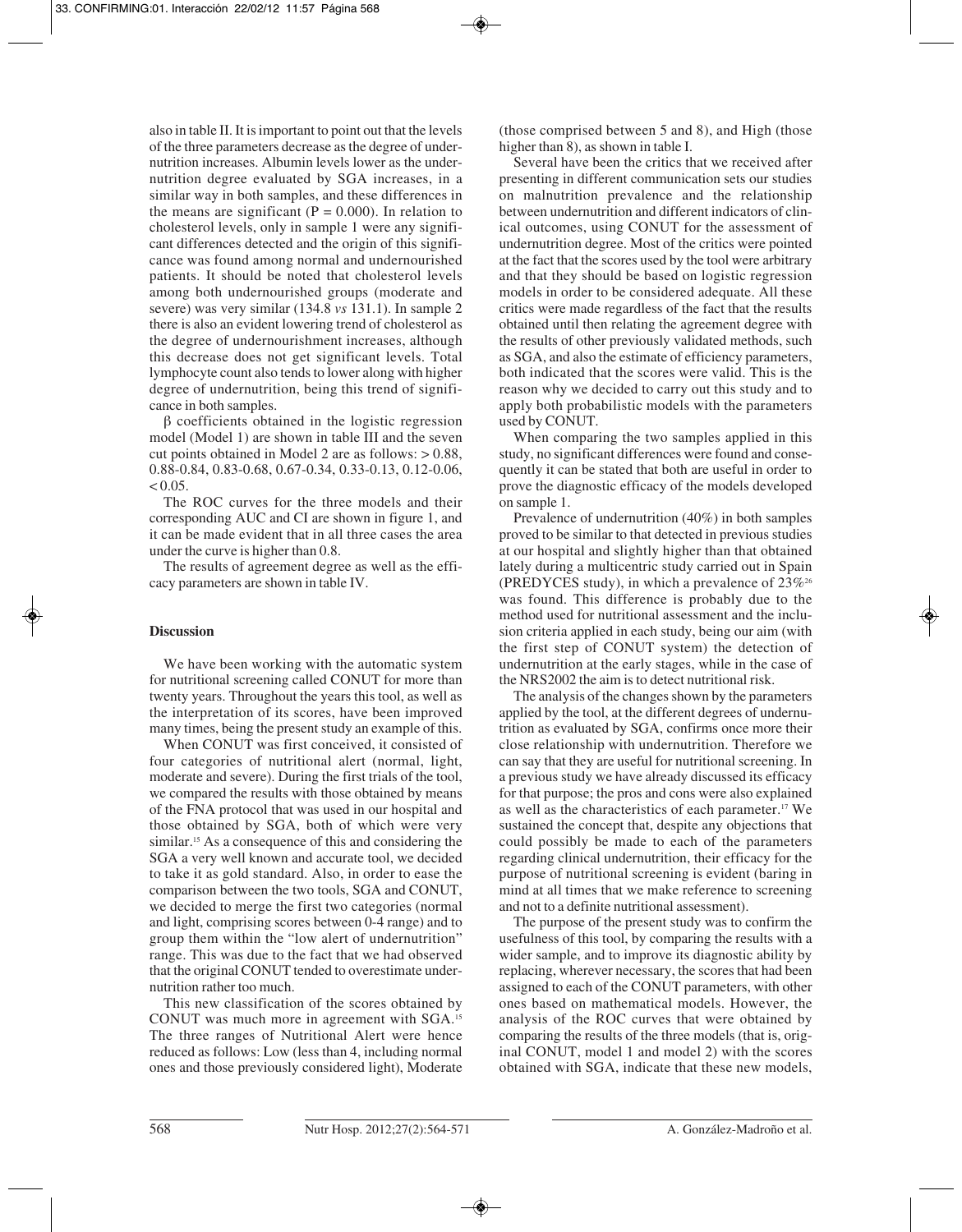

*Fig. 1.—ROC curve of CONUT, model 1 and model 2 using SGA as gold standard.*

despite their complexity, have not improved the tools potential to detect undernourished patients. This conclusion can be drawn when considering that the AUC of the original CONUT is 0.862, while Models 1 and 2 are 0.839 and 0.874 respectively (fig. 1).

The kappa index that was obtained by comparing the results of the original CONUT with those of SGA as "gold standard" is  $0.680$ , which, according to Altman<sup>27</sup> is considered a good score. The results of an estimation of the efficacy rates indicate that the test can be considered more specific (89.13) rather than sensitive (78.26). Although this means that a portion of seriously undernourished patients may pass undetected, these scores are still quite good ones for a screening system.<sup>28</sup> Both positive and negative predictive scores are very similar (84.38 *vs.* 84.54).

As a consequence it can be said that CONUT, with the scores assigned initially to each parameter by the authors, consists of a much simpler tool than models 1 and 2 because it is based on a table that can be easily interpreted and applied. CONUT is, as such, an equally effective tool for the detection of patients on nutritional alert.

With this very simple method for nutritional screening it is possible to alert, at early stages, of the possibility that a patient has already begun an undernutrition process. This automatic screening tool is designed to become active each time that doctors ask



*Fig. 2.—Evolution of Nutritional Alert. TPN: Total Parenteral Nutrition.*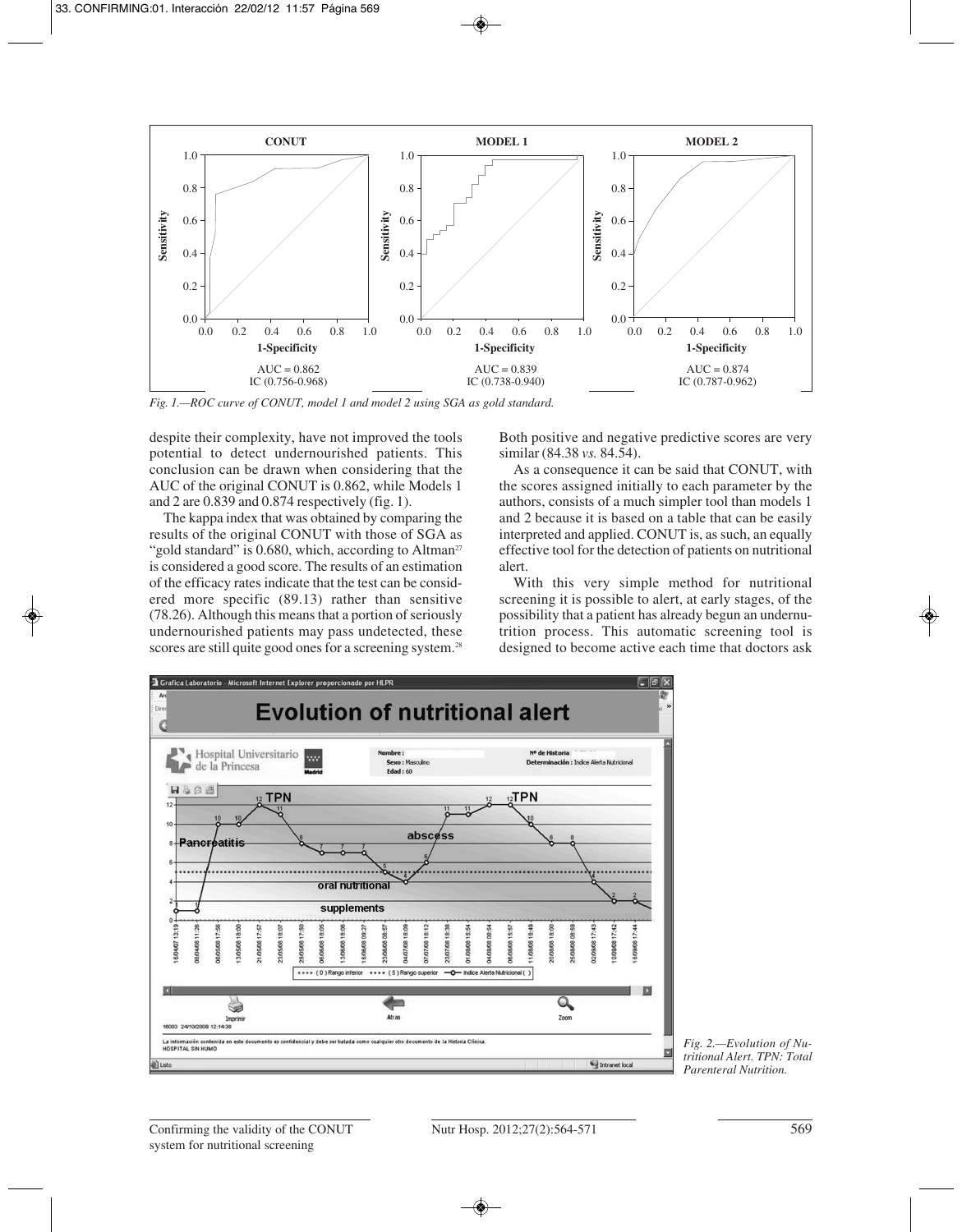for a routine analytical control to admitted patients. All this should be considered as a complement to the medical nutritional assessment, considering other aspects related to nutritional status and the presence of trofopatic situations such as either consumptive and/or severe disease, or aggressive type of treatment.

All CONUT results below 5 do not require any particular attention in the clinical practice. Each time that the patient's physician asks for further analytical check-up tests, the system will repeat the screening, and nutritional control will continue while the patient is being treated clinically treated, resulting in the new analytical report an updated assessment of nutritional alert. This way, the new analytical form will issue an updated assessment of the degree of nutritional alert.

If the result is above 4, a full nutritional assessment will take place and eventual nutritional support applied. This will be carried out either by the doctor in charge of the patient or by a specialized nutritional unit, according to the protocol and particular management of the hospital in question.

The latest inclusion of CONUT Nutritional Alert to the main technological systems of Clinical Analysis Labs has paved the way for its adaptation to Spanish hospitals, Residences and First Aid Services. It has become a prophylactic and therapeutic method to automatically control the assessment of Nutritional Alert, being activated with each analytical check-up (fig. 2).

Nowadays it appears that more teams tend to prefer automatic systems to deal with nutritional screening. An example of this is the study published by Brugler and cols in 2005,<sup>16</sup> they published an article that introduced a simplified nutritional screening method for hospitalized patients using readily available laboratory and patient information. They sustained that serum albumin and total lymphocyte count are among the most relevant parameters to be considered when analyzing malnutrition related complications (they do not consider total cholesterol on their study), and these can be useful to apply, together with other parameters, in automatic undernutrition screening.

We are of the opinion that it is both scientist and clinician's need and duty to develop and improve their diagnostic models. Furthermore, we also sustain that technology would rather be developed from clinical practice because by doing so it would be possible to achieve a better understanding, not only of the "field" in question, but also of its particular problems and needs, as well as the possible solutions to them.

## **Conclussions**

The CONUT, with the scores that were originally conceived by its authors according to "heuristic knowledge" and clinical experience, can be said to be able to issue equally results than a model which was designed on the basis of logistic regression or constructed out of the estimated probability of the logistic model, since we have not found any statistically significant differences between them. Therefore, we can validate the scores assigned on the original CONUT model, adjusted to the SGA results.

Finally, the present study confirms, once again, that CONUT is a valuable tool to be considered highly useful and efficient for the purpose of Clinical Undernutrition screening.

### **Acknowledgement**

Our sincere gratitude to VEGENAT S.A for their continuous support to this project since its inception.

## **References**

- 1. Raslan M, Gonzalez MC, Torrinhas RS, Ravacci GR, Pereira JC, Waitzberg DL. Complementarity of Subjective Global Assessment (SGA) and Nutritional Risk Screening 2002 (NRS 2002) for predicting por clinical outcomes in hospitalized patients. *Clin Nutr* 2011; 30 (1): 49-53.
- 2. Beghetto MG, Luft VC, Mello ED, Polanczyk CA. Accuracy of nutritional assessment tools for predicting adverse hospital outcomes. *Nutr Hosp* 2009; 24 (1): 56-62.
- 3. Bistrian BR, Blackburn GL, Hallowell E, Heddle R. Protein status on general surgical patients. *JAMA* 1974; 230: 858-860.
- 4. Bistrian BR, Blackburn GL, Vitale J, Cochran D, Naylor J. Prevalence of malnutrition in general medical patients. *JAMA* 1976; 235: 1567-1570.
- 5. Kamath SK, Lawer M, Smith AE, Kalat T, Smith AR. Hospital malnutrition: a 33-hospital screening study. *J Am Diet Assoc* 1986; 86: 203-6.
- 6. Lamb CA, Parr J, Lamb EI, Warren MD. Adult malnutrition screening, prevalence and management in a United Kingdom hospital: cross-sectional study. *Br J Nutr* 2009; 102 (4): 571-5.
- 7. Libro Blanco: http://www.senpe.com/IMS/publicaciones/libros/ senpe\_libro\_blanco\_desnutricion\_05.pdf (en español)
- 8. Jie B, Jiang ZM, Nolan MT, Efron DT, Zhu SN, Yu K, Kondrup J. Impact of nutritional support on clinical outcomes in patients at nutritional risk: A multicentre, prospective cohort study in Baltimore and Beijing teaching hospitals. *Nutrition* 2010; 26 (10-11): 1088-93.
- 9. Strickland A, Brogan A, Krauss J, Martindale R, Cresci G . Is the use of specialized nutritional formulations a cost-effective strategy? A national database evaluation. *JPEN* 2005; 29 (1 Suppl.): S81-S91.
- 10. Kondrup J, Rasmussen HH, Hamberg O, Stanga Z. Nutritional risk screenig (NRS 2002): a new method based on an analysis of controlled clinical trials. *Clin Nutr* 2003; 22: 321-336.
- 11. Vellas B, Guigoz Y, Garry PJ, Nourhashemi F, Bennahum D, Lauque S, Albarede JL. The Mini Nutritional Assessment (MNA) and its use in grading the nutritional state of elderly patients. *Nutrition* 1999; 15: 116-22.
- 12. Malnutrition Advisory Group. A consistent and reliable tool for malnutrition screening. *Nurs Times* 2003; 99 (46): 26-7.
- 13. Detsky AS, McLaughlin JR, Baker JP, Johnston N, Whittaker S, Mendelson RA, Jeejeebhoy KN. What is subjective global assessment of nutritional status? *JPEN J Parenter Enteral Nutr*  $1987 \cdot 11 \cdot 8 - 13$
- 14. Resolution ResAP(2003)3 on food and nutritional care in hospitals. http://www.nutritionday.org/uploads/media/Resolution\_of\_the\_Council\_of\_Europe.pdf
- 15. Ulíbarri JI, González-Madroño A, De Villar NGP, González P, González B, Mancha A, Rodríguez F, Fernández G. CONUT: A tool for Controlling Nutritional Status. First Validation in a hospital population. *Nutr Hosp* 2005; 20 (1): 38-45.